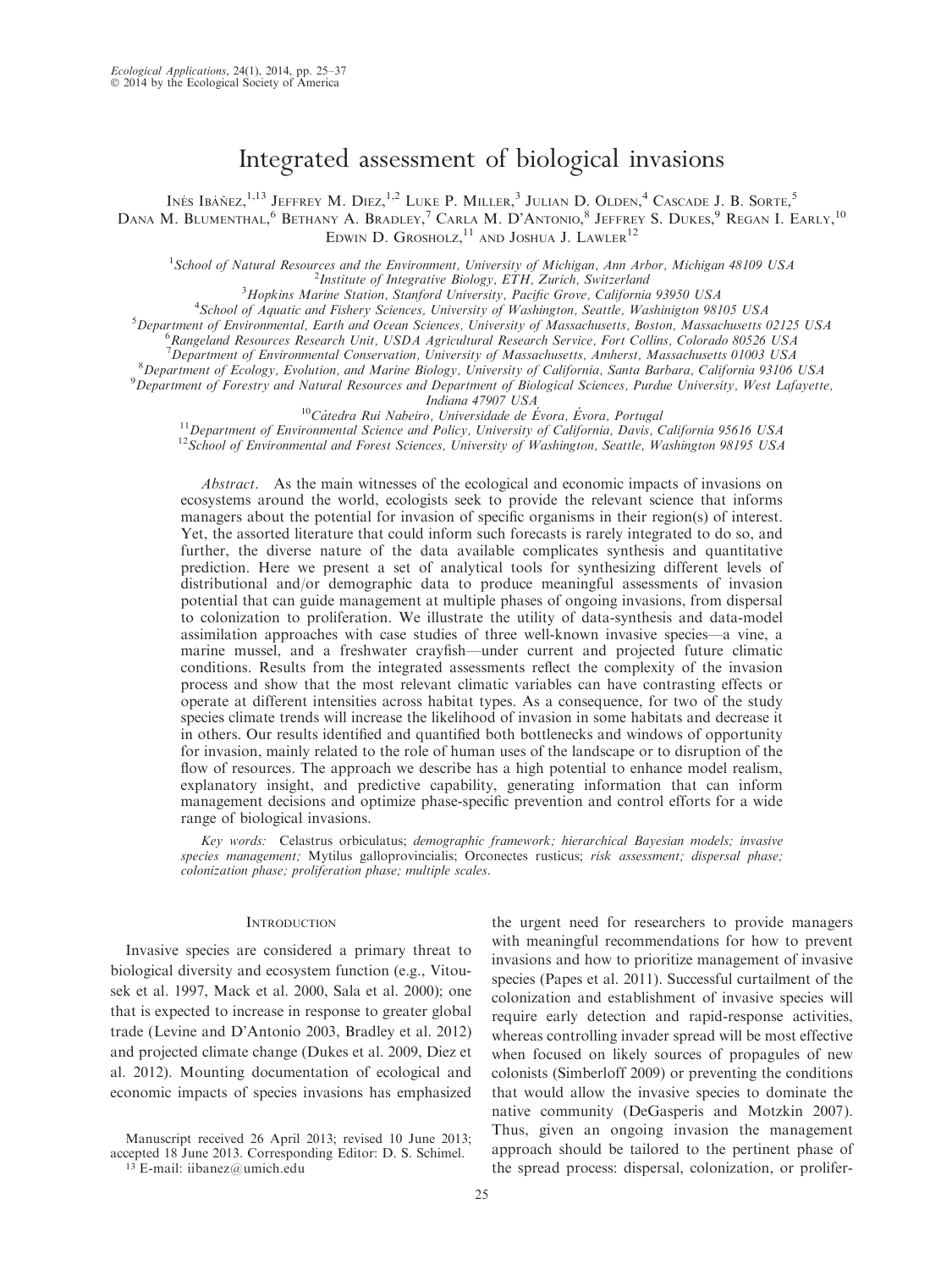ation. In general, common approaches to forecasting invasion generate an overall assessment but do not specify, even if they are included in the calculation, the likelihood of each of the phases of invasion (Olden et al. 2011, Leung et al. 2012). Hence, we are in need of an analytical approach that integrates all information available to guide management depending on the invasion phase (Lodge et al. 2006).

When sufficient demographic and distributional data are available, ecological forecasting can directly evaluate each phase of the ongoing invasion process, and help managers to make more efficient and targeted use of limited human and financial resources (Vander Zanden and Olden 2008). Unfortunately, forecasting invasions across space and time (i.e., under changing climatic conditions) is notoriously difficult because most of the available information (i.e., demographic data) is context specific; that is, unpredictable events often play an important role in the outcome of the invasion (e.g., DeGasperis and Motzkin 2007, Besaw et al. 2011). One common approach to forecasting invasions is the use of bioclimatic envelope modeling, which projects regional current and future invasion potential based on empirical relationships between species distributions and climate (Peterson and Vieglais 2001). Although bioclimatic envelope models can help us to understand abiotic constraints and to develop watch lists, most of them only consider regional suitability for invasive species establishment, as they are based on broad scale correlations between distributions and climatic factors and are often conducted at spatial scales too large for practical management applications. Furthermore, these models rarely account for important local-scale dynamics, like dispersal and community dynamics. A number of other studies have used local-scale demographic, dispersal, or disturbance models (e.g., Brook et al. 2009, Franklin 2010, Huntley et al. 2010) to assess the likelihood of species establishment and spread. However, these models are often data intensive and may not cover the full extent of management-relevant landscapes. Further, local demographic or dispersal data are rarely combined with landscape or regional analyses to create more comprehensive vulnerability assessments (but see Keith et al. 2008, Early and Sax 2011). Thus, there is a need for an analytical approach that links local demographic information with coarse-resolution models of environmental suitability.

The challenge is to operationalize an analytical framework that allows synthesis of available information and that generates a quantitative assessment, across spatial scales, of the likelihood for invasion at each phase of the invasion process. For that, demographic information about invasive species (i.e., their dispersal, survival, growth, and reproduction in different habitats and conditions) will be critical to understanding local, landscape, and regional invasion risk (Shea and Chesson 2002). Although we rarely have the data necessary to construct full demographic models (e.g., population

changes over time), let alone implement them spatially, there is a wealth of information available for many species that can inform partial demographic models. For example, ecological experiments provide snapshots in time and space of complex demographic dynamics; when combined into a single assessment, these can provide a broad understanding of species performance in different environments and along the phases of the invasion process.

Here, we demonstrate a set of analytical methods that synthesize distributional and/or demographic data into a predictive assessment of species invasion (Fig. 1). In particular, we show how hierarchical models are useful for integrating disparate data sources into a single model that estimates the likelihood of the key phases of the invasion process. Our approach is conceptually akin to recent advances in data synthesis (e.g., Clark et al. 2010) and data–model integration (e.g., LaDeau et al. 2011, Luo et al. 2011) in which diverse data sets and theoretical understandings of a process are integrated into predictive models. In a hierarchical framework, empirical models can be used to define suitable habitat at regional scales, while mechanistic models can be used to assess populations or community dynamics at local scales (Pearson and Dawson 2003, Huntley et al. 2010). We can then integrate available data into spatial models to assess invasion potential into new areas or conditions (e.g., climate scenarios). We use case studies of three invasive species—the vine Celastrus orbiculatus, the mussel Mytilus galloprovincialis, and the crayfish Orconectes rusticus—to illustrate the broad utility of this approach across ecological systems and levels of information. Our main goal is to demonstrate how ecologists can combine their knowledge of the processes taking place during an ongoing invasion with available distributional and/or demographic data to provide a quantitative assessment of invasion potential at each phase (dispersal, colonization, and proliferation) that can inform management practices.

## **METHODS**

Although ongoing invasions could be best described by population dynamics models (Shea and Chesson 2002) the data required for these models are seldom available. Therefore, we focus on combining demographic and/or distribution data into quantitative estimates of invasion potential that reflect underlying demographic rates. We use hierarchical (or multilevel) models that allow us to consider multiple processes and their associated sources of uncertainty (Clark and Gelfand 2006, Clark et al. 2010). There are several key advantages of hierarchical models for this application (Gelman and Hill 2007). First, data collected at different temporal and spatial scales can be easily combined into a single demographic framework. Second, processes that were not directly observed but are important for invasion success (e.g., dispersal, recruitment, spread) may be included as latent variables. Third, these models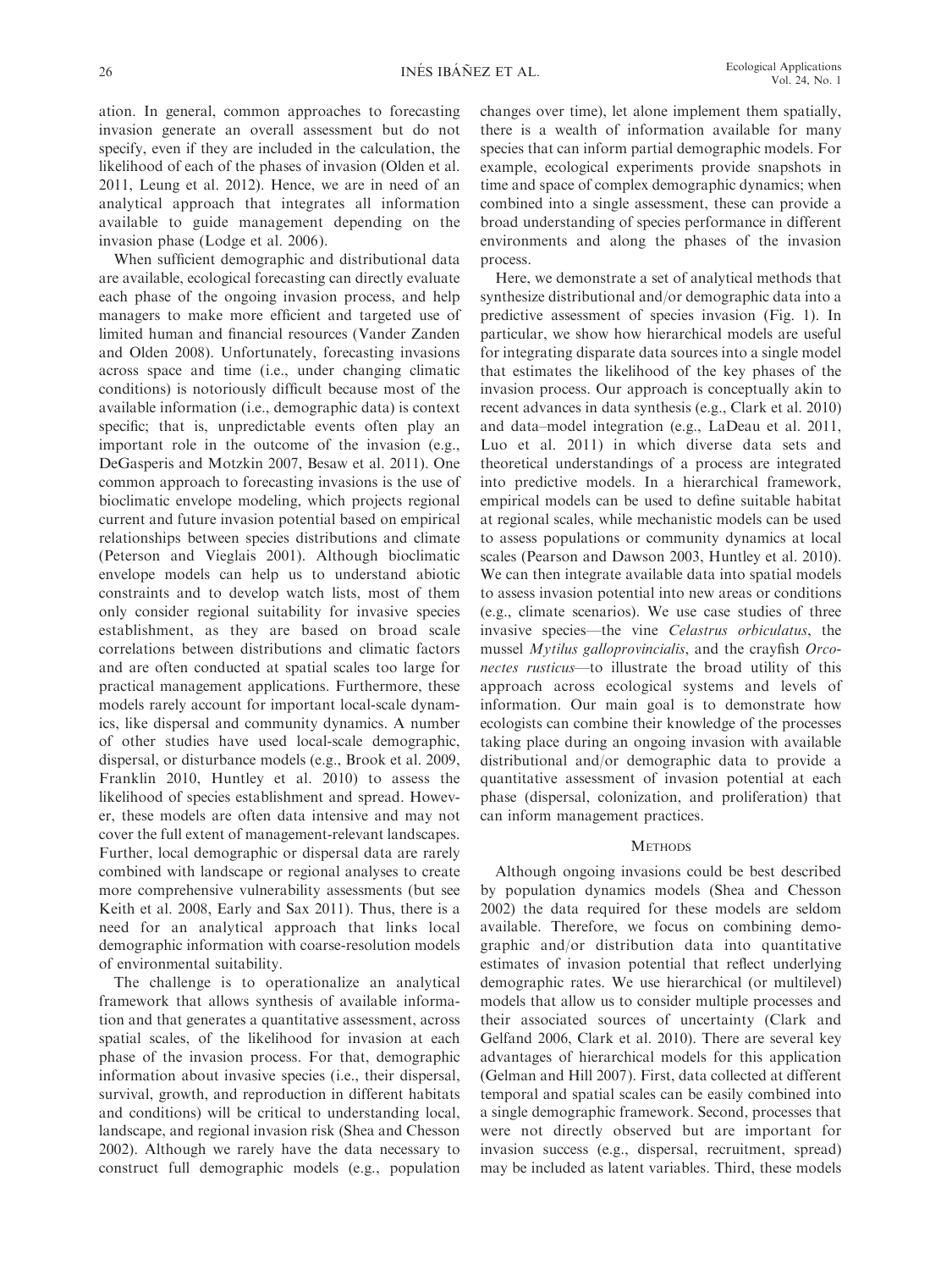| Step 1: |  |
|---------|--|
|         |  |



FIG. 1. Step 1. Conceptual framework for invasion assessment (left side) relating demographic rates to the ongoing invasion phases. Boxes indicate the types of data commonly available for invasive species, classified according to context (Foxcroft et al. 2011) and spatial scale. Data used in our three case studies are labeled with a superscript indicating the case study they refer to: 1, Celastrus; 2, Mytilus; 3, Orconectes.

are flexible enough to be adapted to other systems and incorporate new data as they become available. Fourth, they help to quantify the uncertainty associated with each level in the hierarchy (individual, population, landscape, region), as well as with respect to the data sources, parameter estimates, and different model components (Clark 2005). Finally, hierarchical models can generate forecasts for different scenarios of interest (e.g., global warming, landscape change, resource availability), while concurrently containing realistic measures of uncertainty associated with the data, process, and parameters.

In our case, a hierarchical approach was also useful for organizing the available information according to the ecological scale each data set represented, for linking the data to the invasion process, and for projecting potential of an ongoing invasion at given locations for each phase of the invasive process. We focus on secondary range expansion of invasive species, that is, the processes taking place after the original introduction and establishment of the invasive species, where we identify three phases: dispersal (dispersal of propagules into new sites of the invaded range), colonization (establishment without human intervention in new sites of the invaded region forming self-sustaining populations in the wild; individuals are able to survive at a particular site or range of conditions but may not reproduce at a level that promotes further spread), and proliferation (the species grows self-sustaining populations in the wild, individuals are able to survive, reproduce and build up their populations for further spread). We describe the modeling as a three-step process and then use the three case studies, which greatly differ in the amount and type of information available, to illustrate this approach and to highlight the advantages of an integrated analysis.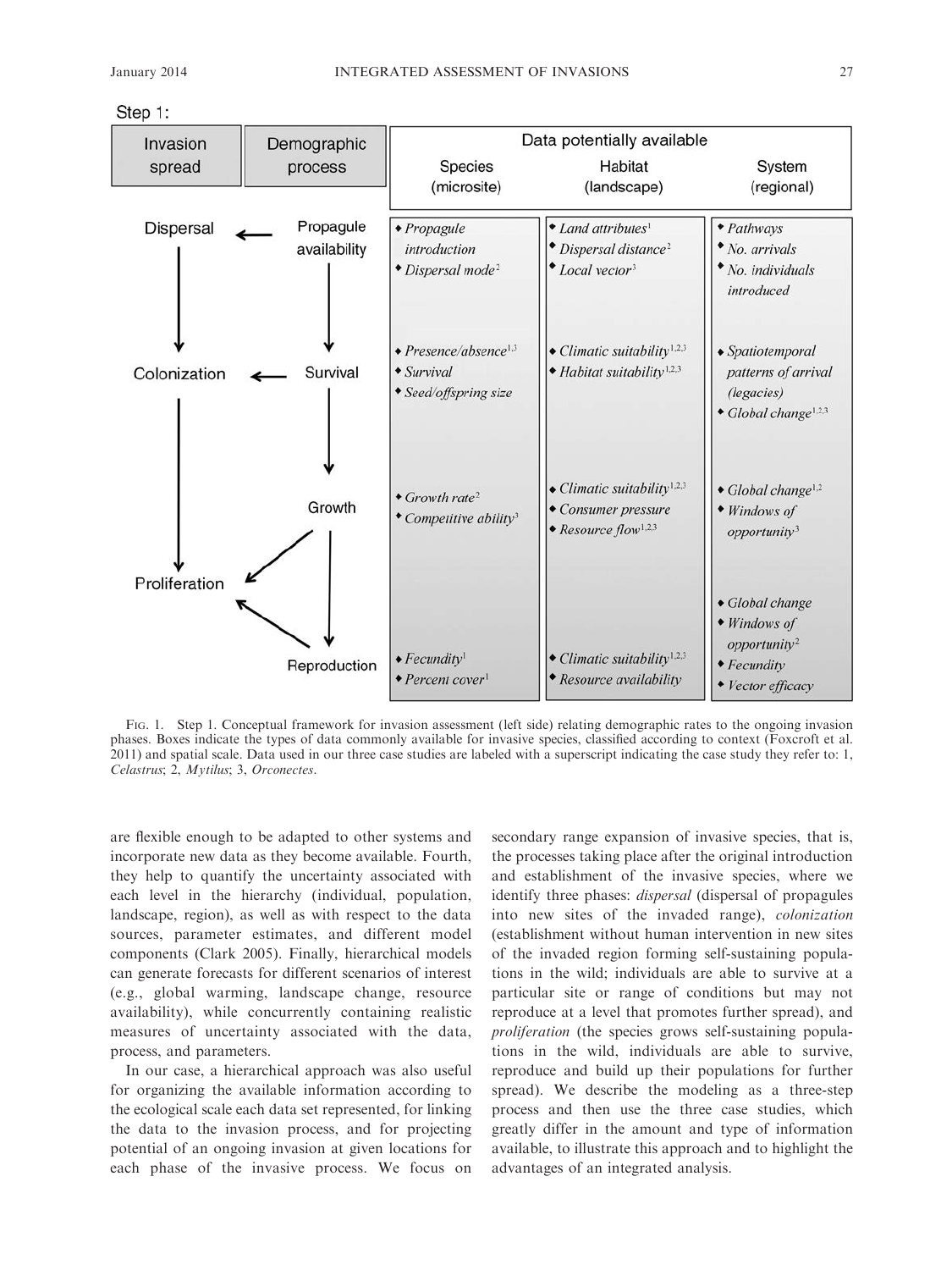# Step 1. Linking the invasion process to population demography (Fig. 1)

To relate available information—collected at several organizational levels (i.e., individuals, populations, and distributional ranges)—to ongoing invasions, we emphasize the need to link the phases in the invasion process (i.e., dispersal, colonization, and proliferation) to particular demographic parameters such as reproduction, survival, and growth (Gurevitch et al. 2011) and further to the data available on the invasion (e.g., species distribution, demographic outcomes, history of the invasion). We follow Foxcroft et al. (2011) by classifying the information available for our three study species into categories (species, habitat, and system) that define the level of biological organization and the spatial scale of the information (regional, local, and site/ microsite; Fig. 1.).

# Step 2. Data-model integration using hierarchical models (Figs. 2–4)

For each species a model assessing invasive potential can be developed by combining the data available with the knowledge of the invasion process and the study system. We can then use either maximum likelihood (Cressie et al. 2009) or Bayesian (Gelman and Hill 2007) methods to estimate the parameters of the hierarchical model. For our case studies, we found the Bayesian approach to be more suitable for dealing with the large number of parameters and latent variables included in the models.

# Step 3. Integrated assessment of biological invasions  $(Figs. 5-7)$

Parameter estimates, defined by their means, variances, and covariances, can be used to predict potential for invasion at each phase of the ongoing invasion. A phasespecific index also allows for more targeted predictions of invasion potential, providing a rapid and clear identification of bottlenecks (constraining factors, e.g., lack of propagules) or windows of opportunity (favorable conditions, e.g., disturbance in the natural flow of resources) affecting the invasion phases that could then be targeted for management action.

We next briefly introduce each case study and describe the final model used to generate estimates of likelihood of invasion at each phase (Steps 1 and 2). To assess the difference between results of our integrated model and those of more traditional approaches, we also compared our results for the likelihood of colonization with those from a climate-envelope establishment model. Detailed description of the data, methods and model selection for each case study are provided in the Appendix.

## Case study 1: oriental bittersweet, Celastrus orbiculatus

Celastrus orbiculatus Thunb., oriental bittersweet, is a perennial vine introduced to the United States from East Asia around 1860 (Mehrhoff et al. 2003). It was first planted as an ornamental species and soon after became naturalized. In its invasive range in the northeastern United States, it is commonly found in forest edges with high light levels, but can also grow under the forest canopy (Leicht-Young et al. 2007). Its colorful fruits persist late into the winter, constituting a reliable source of food for wildlife, which disperse the seeds locally (Greenberg et al. 2001, LaFleur et al. 2007). Its presence has been associated with landscape disturbance (Mosher et al. 2009), mainly in edge habitats where it poses a threat to native woody vegetation by girdling the trees it uses for support (Mehrhoff et al. 2003).

Step 1.—This case study, for which we have extensive distributional and demographic data illustrates how we can use most of the information available to us empirical and observational—in the development of an analytical framework that assesses potential for invasion. Specifically, we used presence/absence data and percent cover data collected in New England, northeastern United States (Mehrhoff et al. 2003), and demographic data from many empirical and observational studies (Appendix: Table A1).

Step 2 (Fig. 2).—Following the findings from previous studies (Albright et al. 2009, Ibáñez et al. 2009b), we estimated the probability of dispersal as a function of land use (i.e., the extent of urban development, which was previously shown to be a good surrogate for propagule availability once this species has been introduced into an area) and spatially explicit random effects to take into account false absences, as this species is still spreading through the region (Ibáñez et al. 2009b). Population colonization was modeled as a function of germination and establishment rates (taken from empirical studies) and the degree of site suitability based on climate. The effects of climatic variables were estimated for eight habitat types to identify differential responses to climatic variables among habitats (Ellsworth et al. 2004). We modeled species presence/absence as a function of the combined probabilities of colonization and establishment. We used the species' percentground-cover data to estimate the potential for population proliferation. Ground cover is a good measure of Celastrus' success, i.e., growth and fecundity, and we used it as an indicator of proliferation (Ibáñez et al. 2009a,b). Here, percent cover was conditional on overall site suitability and also estimated as a function of the variables that have been shown to influence individual growth, i.e., the availability of resources (light and soil moisture [Leicht and Silander 2006, Ibáñez et al. 2009a], with light effects nested within each soil moisture category).

#### Case study 2: blue mussel, Mytilus galloprovincialis

Mytilus galloprovincialis Lamarck, the Mediterranean mussel, was first introduced outside its natural range in Europe in the mid-19th and early 20th centuries. By now, Mytilus has invaded most temperate coastlines (Branch and Stephanni 2004), including southern Africa, northeast Asia, New Zealand, and the western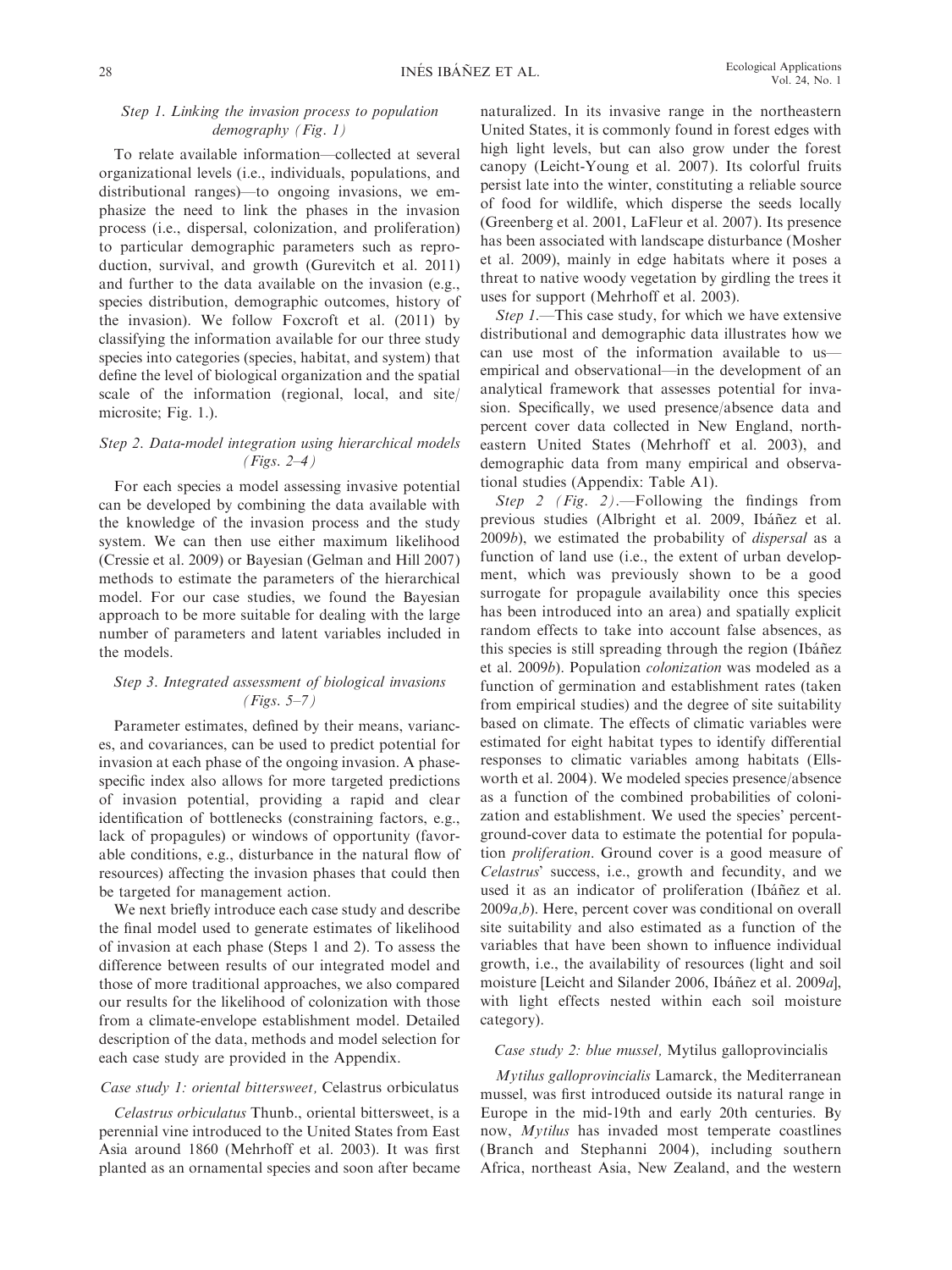

FIG. 2. Step 2. Data–model integration for the vine Celastrus orbiculatus. Boxes represent the data available (in italics; compiled in step 1) and phases of the invasive process (double outlines). Ovals represent probabilities estimated in the analysis. Arrows indicate how the different components of the model, data, processes, and output are linked across spatial scales. LULC stands for land-use–land-cover data.

coast of the United States. In its invasive range Mytilus occurs on rocky coastlines with a high rate of water flow (Carlton 1992). Given its high growth rate, large reproductive output, and relatively high thermal tolerance (Lockwood and Somero 2011, Somero 2012), this species can outcompete and replace local mussel species (van Erkom Schurink and Griffiths 1993).

Step 1.—We use this case study to illustrate how an invasion assessment can be generated solely from demographic data; there were not sufficient distributional data available for this species. Information for this species includes dispersal ranges, recruitment rates, and survival and growth rates across several geographic locations and tidal zones (i.e., height above the low tide level, Appendix: Table A4). For those studies where field data were collected  $(\sim 20)$ , we were able to determine the location's maximum water temperatures and chlorophyll a levels (as an index of food availability; Feldman and McClain 2012). Independently from the analyses, we calculated the probability of *dispersal* as a function of distance to source using an exponential decay function based on observed dispersal distances (see Appendix: Table A4).

Step 2 (Fig. 3).—Colonization was modeled as a function of survival rates, which varied among tidal zones and were estimated as a function of maximum water temperature. Tidal zones represent an environmental suitability gradient based on the period of exposure to dry conditions, from most to less suitable: subtidal, low shore, mid-shore, and high shore. We used published individual growth rates as a proxy for population growth, itself our metric of proliferation. Growth rate was estimated as a function of resources (phytoplankton in the water column, using maximum chlorophyll a as a proxy) and maximum water temperature, this last variable nested within tidal zone. Estimates for proliferation were then standardized to vary between 0 and 1 to represent performance with respect to the species' observed maximum growth rate.

## Case study 3: rusty crayfish, Orconectes rusticus

Over the last 50 years the rusty crayfish Orconectes rusticus Girard, has spread from its historical range in the Ohio River drainage in the United States to waters throughout much of Illinois, Michigan, Wisconsin, Minnesota, and parts of 12 other states, Ontario, Canada, and the Laurentian Great Lakes (Olden et al. 2006). Once established, the highly aggressive and omnivorous feeding behavior of O. rusticus has altered entire lake food webs, with negative effects on benthic algae, macrophytes, aquatic invertebrates (including native crayfish) and fish (e.g., Olsen et al. 1991, Lodge et al. 1994, McCarthy et al. 2006). This crayfish reaches its physiological optimum in water temperatures between  $20^{\circ}$  and  $25^{\circ}$ C, but can tolerate temperatures between  $0^{\circ}$  and 39 $^{\circ}$ C.

Step 1.—There is an extensive body of literature on Orconectes; however, for this case study we used information from the data-rich region of the state of Wisconsin (Olden et al. 2006, 2011). Detailed demographic data were lacking for this species; thus, in contrast to case study 1 above, this case study illustrates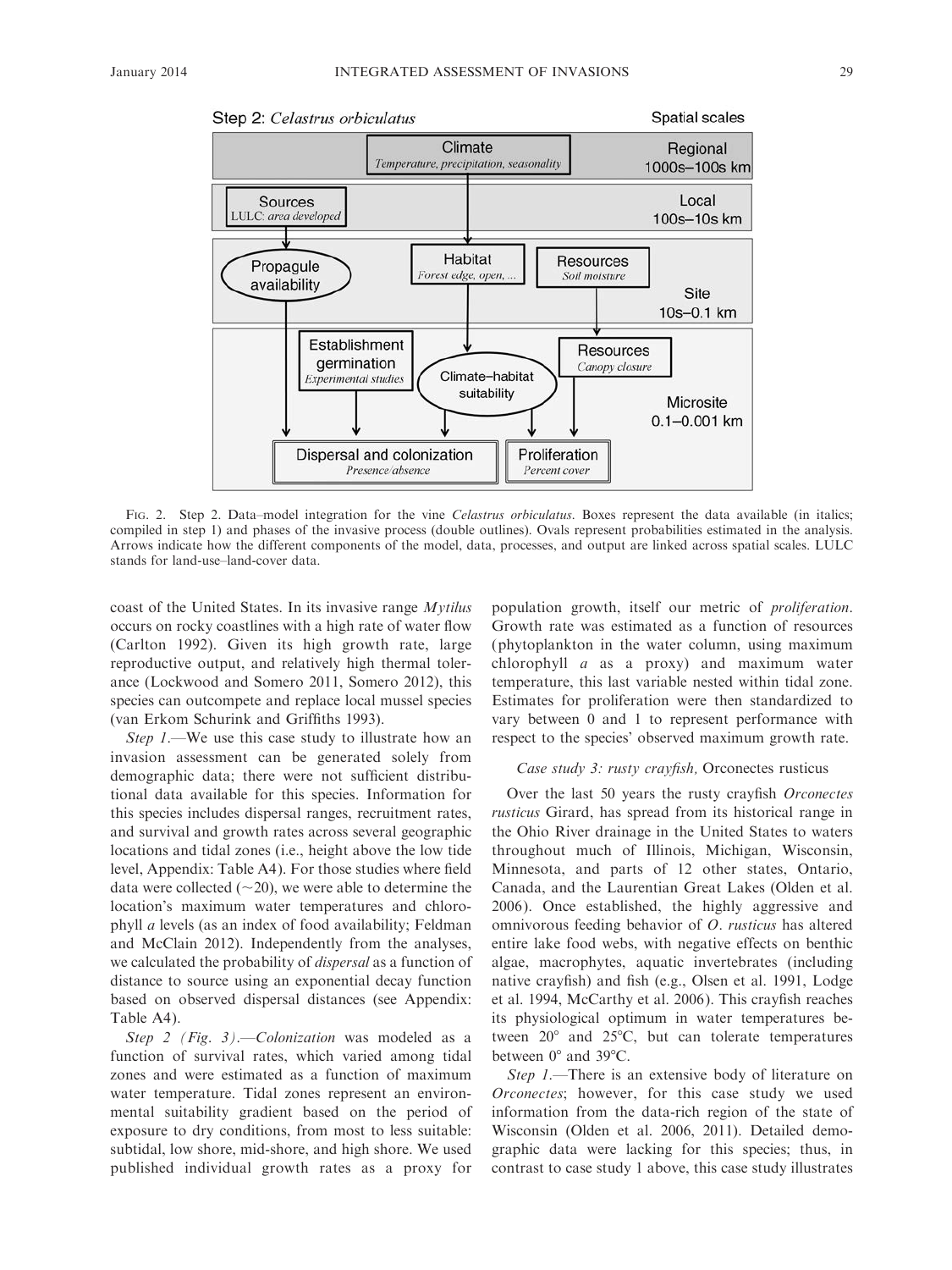

FIG. 3. Step 2. Data–model integration for the mussel *Mytilus galloprovincialis*. The format is as in Fig. 2.

how invasion risk can be analyzed using only distributional data. We examined patterns of Orconectes presence/absence in 292 lakes. Data were also available for native crayfish species presence/absence over time (before and after the invasion of Orconectes). Olden et al. (2011) used those data to calculate an index of each lake's vulnerability to invasion: lakes that lost the native species after the invasion have a higher vulnerability index than those where the two native species still persist. We used this vulnerability index as a proxy for the invasive species' competitive ability or potential to spread once it has been introduced in a lake, with more vulnerable lakes indicating the potential for higher population growth of Orconectes.

Step 2 (Fig. 4).—We analyzed presence/absence data as the combined probability of dispersal and colonization. Following Olden et al. (2011), we estimated probability of dispersal as a function of human visitation (boat landings) where we included spatially explicit random effects. The suitability of each lake, colonization, was modeled as a function of the lake's temperature (minimum winter and maximum summer air temperatures) and of habitat type (drainage vs. seepage lake). We modeled *proliferation* (based on lake vulnerability) as a function of lake primary production (using Secchi disk depth as a measure of water column clarity), and conditionally based on the estimated suitability.

## **RESULTS**

For each case study, we describe the most relevant outcomes from the analysis (Step 3; Figs. 5–7). Parameter values, additional outcomes (e.g., likelihood of invasion under different climatic scenarios), uncertainty around our predictions, and comparisons with the climate-envelope model projections for establishment are provided in the Appendix. Overall, and for the three case studies, an integrated analysis of potential for invasion resulted in a better fit of the data, and reduced uncertainty around those predictions, than did the climate-envelope model (based on deviance information criteria; Spiegelhalter et al. 2000). The integrated models also revealed complex interactions among the driving variables that would not have been accounted for otherwise (see particular species' results).

#### Case study 1: oriental bittersweet, Celastrus orbiculatus

With the parameters estimated in the model (Fig. 2), we calculated the likelihood of dispersal (as propagule availability), colonization (as climate-habitat suitability) and proliferation (as percent cover) for the entire region of New England (USA) and at a selected  $10 \times 10$  km site. We present the regional forecasts ( $\sim$ 5 km grid) under current climate and landscape configuration and the most suitable conditions for this species (edge habitat, dry soils, and open canopies) (Fig. 5 right panel). The local forecast incorporates the actual habitats, soils, canopies, landscape configurations, and climate at that site (Fig. 5 left panels). These local forecasts also show the interactions among driving variables, and how they affect each phase differently (relatively high suitability for colonization based only on climate and habitat, but low potential for proliferation when the actual resources are also accounted for). By tracking the different sources of uncertainty in the data, processes and parameters, we are also able to report the uncertainty associated with our predictions (represented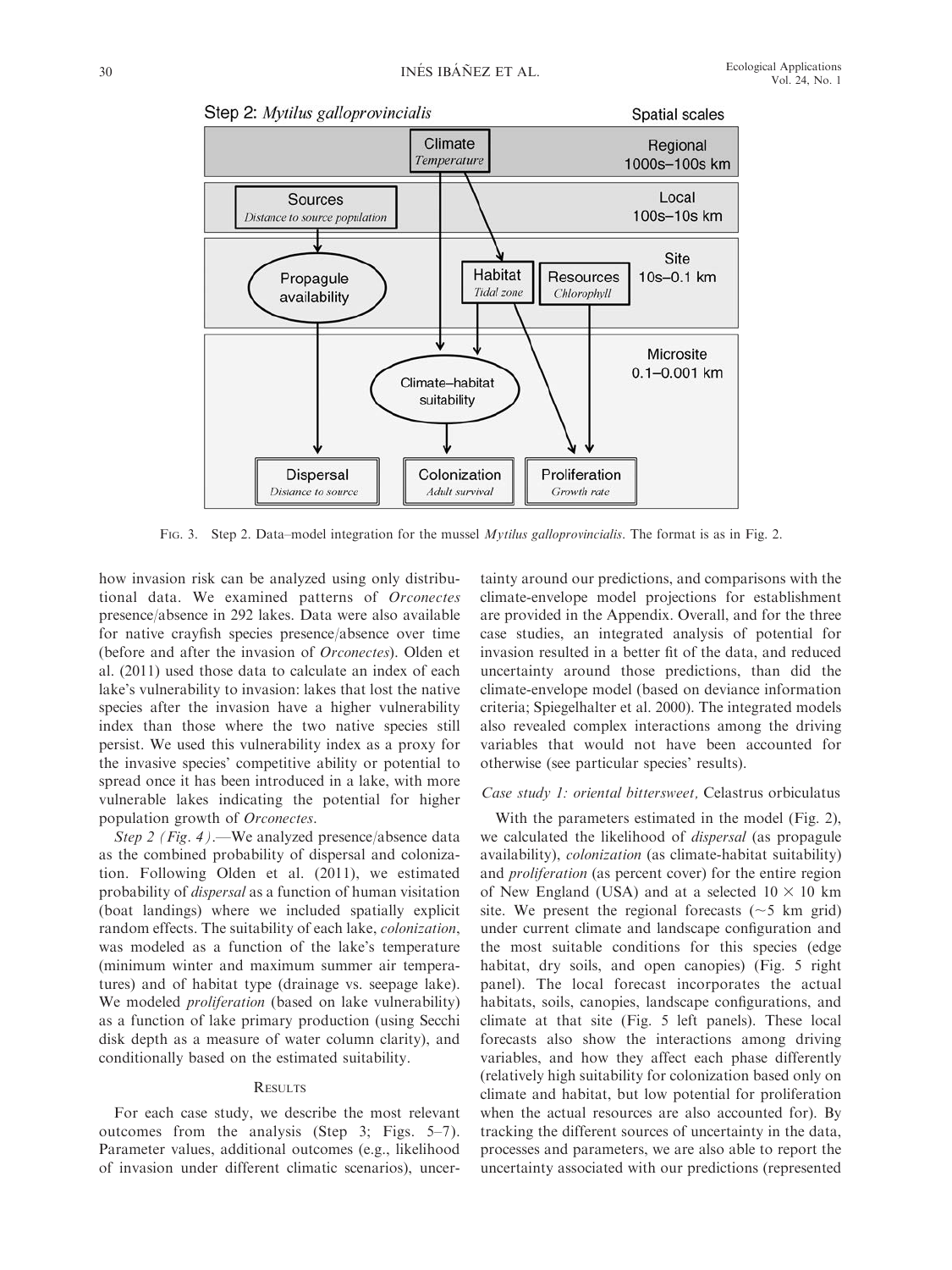

FIG. 4. Step 2. Data–model integration for the crayfish *Orconectes rustiscus*. The format is as in Fig. 2.

as standard deviations of the mean predictions; Fig. 5, see discussion below).

Step 3.—The probability of *dispersal* by Celastrus (Fig. 5 top row of maps), based on developed land, is fairly high across the region as well as in the highlighted  $10 \times 10$  km site, although it substantially drops from 0.8–1 to 0.4–0.5 in the most isolated areas. Regional predictions of colonization, expressed as climate and habitat suitability strongly reflect climatic isoclines (Fig. 5 middle row, large regional map), whereas local predictions reflect the effect of varying habitat (Fig. 5 middle row, insets). Predictions of percent cover, our proxy for proliferation, also varied across climatic isoclines at the regional scale, but reflected patterns of resource availability, i.e., light, at the local scale (Fig. 5 bottom row). Uncertainty in our regional predictions (Fig. 5, small regional maps) is higher in the north for colonization and spread, likely reflecting the lower density of data points in those areas (and climates, data not shown), while the low uncertainty associated with the likelihood of establishment in the north is probably due to the low climatic suitability of this area. The uncertainty associated with the local predictions (Fig. 5 left–most column of insets) is generally lower than that for the regional estimates because more site information is included in local predictions.

## Case study 2: blue mussel, Mytilus galloprovincialis

For the blue mussel we estimated colonization as the species' survival based on climate and habitat suitability, and potential for proliferation as the species' relative growth performance based on resources and on climate and habitat suitability (Fig. 3). We then multiplied these estimates by the probability of *dispersal* (calculated as a function of distance to larval source), to estimate relative invasion potential with respect to distance to source given a gradient of temperatures, chlorophyll a levels, and habitat types (Fig. 6).

Step 3.—Colonization, based on predicted survival reflecting climate–habitat suitability of Mytilus did not follow the expected suitability gradient, from sub-tidal to high shore. Suitability decreases from the sub-tidal to the mid-shore zone, but increases in the high-shore habitat (Fig. 6, top row). Changes in maximum water temperature are important in determining establishment in the low and mid-shores, as this species is favored over its competitors at high temperature. Growth performances, our measurement of potential to *proliferate*, responded positively to both chlorophyll a levels and maximum water temperature (Fig. 6, middle and bottom rows). These effects also varied with tidal zone; there is a gradual decline in the estimate for spread, from the subtidal habitat to the high shore and from high to low temperatures. Uncertainty estimates associated with the predictions are included in the Appendix.

#### Case study 3: rusty crayfish, Orconectes rusticus

For the rusty crayfish we generated invasion assessment values for dispersal, colonization and proliferation, under current and varying conditions: warmer climate  $(+3^{\circ} \text{ C}$  in winter minimum and summer maximum temperatures), increased lake visitation (20% increase in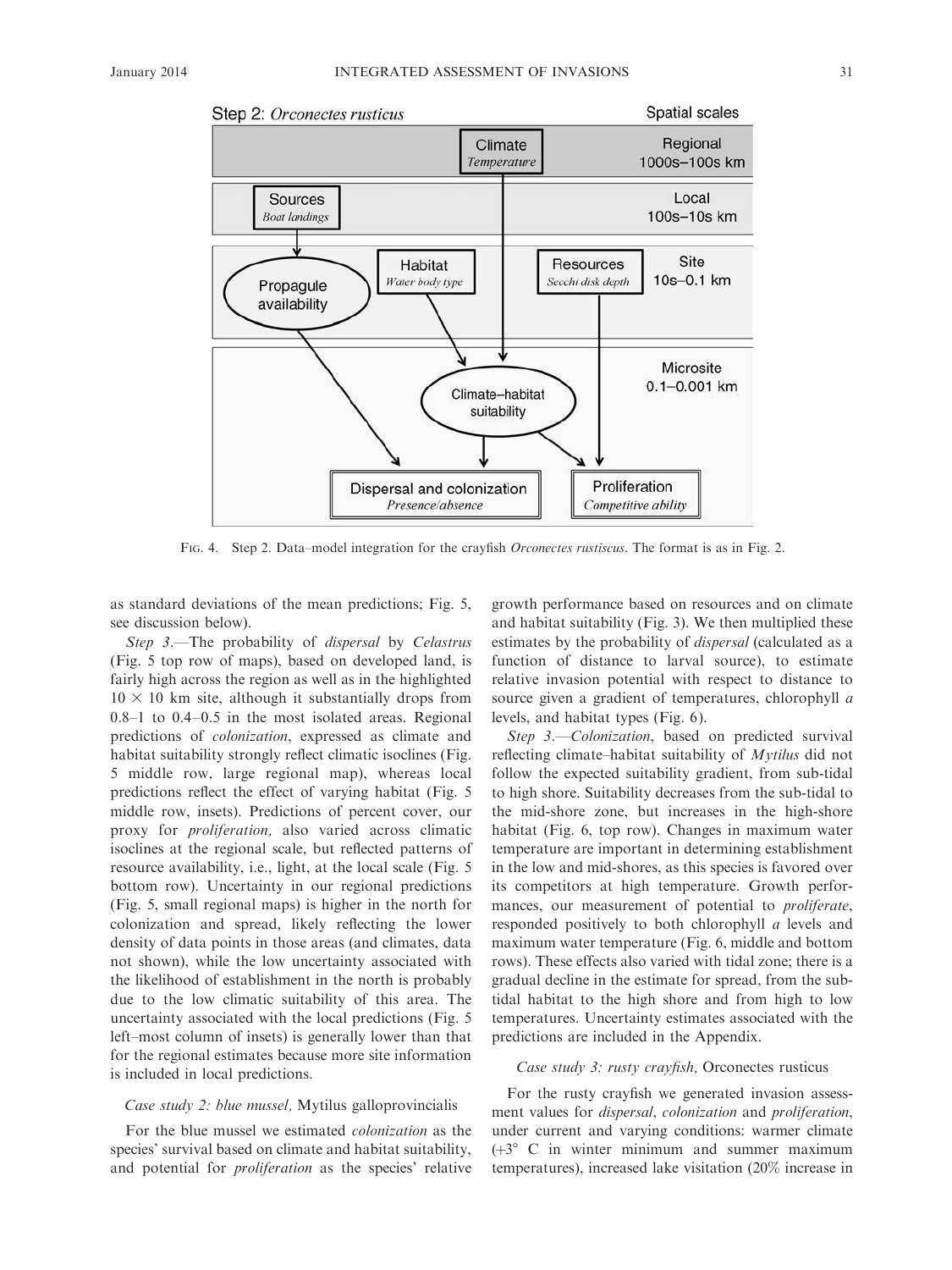

FIG. 5. Step 3. Invasion assessment of *Celastrus* in the region of New England (USA) and for a  $10 \times 10$  km local site within the region. Posterior mean estimates and standard deviations (uncertainty) are provided for the likelihood of (top panels) dispersal (determined by propagule availability), of (middle panels) colonization (estimated as climate–habitat suitability), and of (bottom panels) proliferation (modeled as percent cover).

boat landings), and increased resources (20% decrease in Secchi disk depth, implying greater water column primary productivity represented by lower water clarity).

Step 3.—Model results underline the high likelihood of colonization, based on climate and habitat suitability, for rusty crayfish in Wisconsin lakes (Fig. 7). Results also highlight potential bottlenecks and windows of opportunity in the invasion process of this species. Dispersal and proliferation potentials are relatively low, indicating that management efforts should focus mainly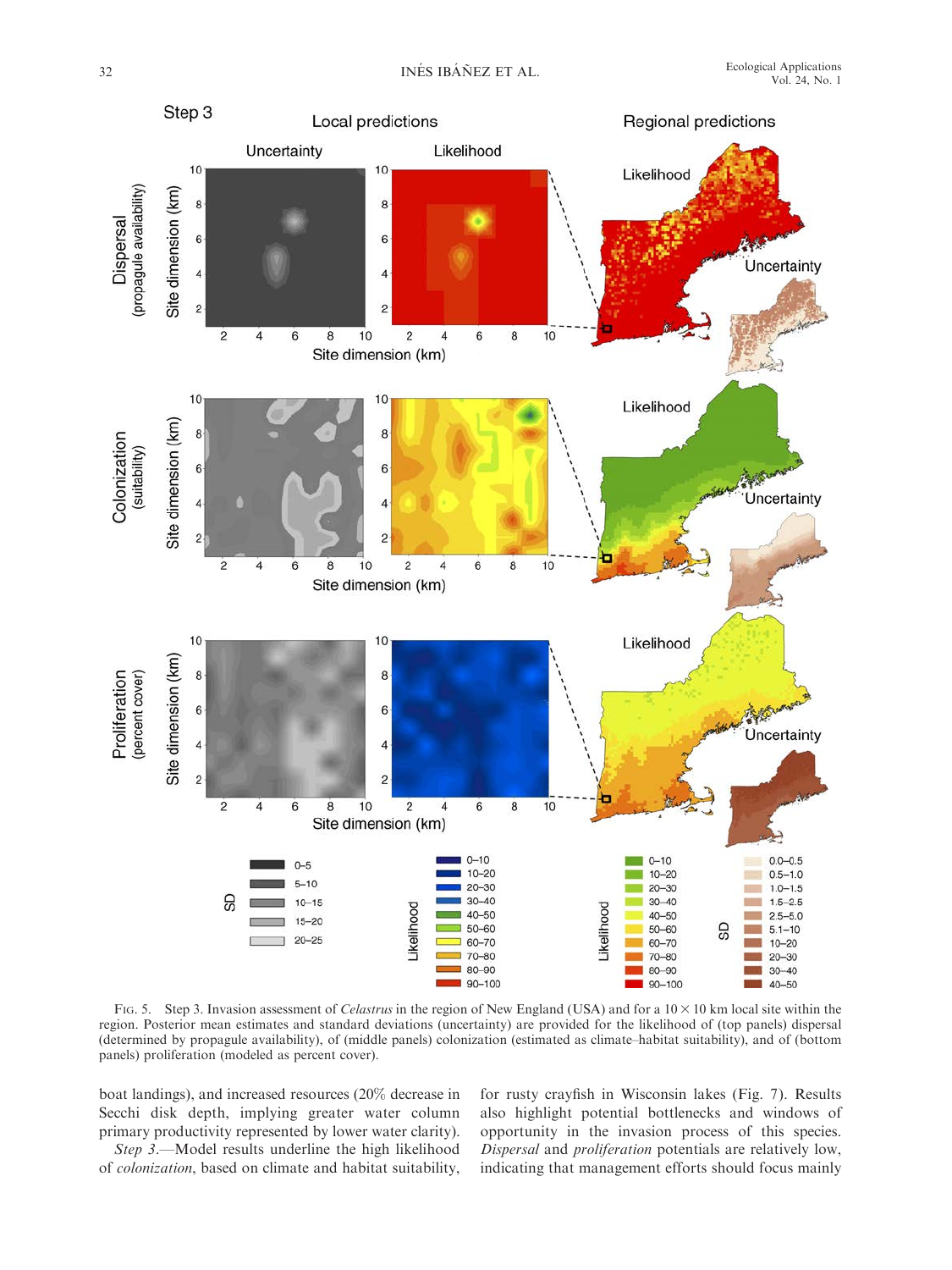

FIG. 6. Step 3. Relative performance for *Mytilus* invasion as a function of distance to larval sources and maximum sea-surface temperature, for each tidal zone and varying maximum chlorophyll levels, shown as (top panel) predicted mean likelihood of colonization (estimated as climate–habitat suitability) and (middle and bottom panels) proliferation (modeled as relative growth performance). See Appendix for uncertainty estimates.

on preventing the introduction of the species and/or the eutrophication of the lakes. In the future scenarios, colonization and spread potentials increase in response to more boat landings and resources, respectively (Fig. 7 bottom panels). However, climate habitat suitability affecting colonization would decrease as temperatures rise, as increased summer maximum temperatures reduced the lake's likelihood of invasion. Increase in winter minimum temperatures had a positive, but not significant, effect on invasion risk, and was less important than summer maximum temperature (see Appendix for parameter estimates).

#### **DISCUSSION**

Our study introduces and demonstrates an analytical approach that facilitates the integration of available data with model structures describing the invasion process. In particular, our approach has a high potential to enhance model realism, explanatory insight, and predictive capability together with an explicit evaluation of uncertainty associated with different predictor variables. Using available distributional data and/or experimental and observational demographic studies, we were able to quantitatively evaluate each phase of the invasion process in conjunction with the others. By accounting for the three phases of the ongoing invasion simultaneously, and by including multiple data sources, our approach indirectly considers feedbacks and interactions between the phases and demographic stages. As a result, model predictions fit the data better than those of a climate-envelope model of colonization, and also generated emergent predictions that would not be gleaned from the simpler model alone. For example, while we found that edge habitats were optimal for the vine Celastrus orbicularis in the south (as expected from previous work; Leicht-Young et al. 2007) the most suitable habitat in the north switched towards forest habitats due to their interaction with climate (see Appendix: Fig. A2). Furthermore, as all phases of invasion were modeled as statistical probabilities, the final outcomes provided an integrated measure and associated uncertainties of success at each phase of invasion. The resulting phase-specific estimates for each species can now inform invasive-species management strategies, for example by targeting edge habitats in the southern portion of Celastrus' invaded range, but forest habitats further north.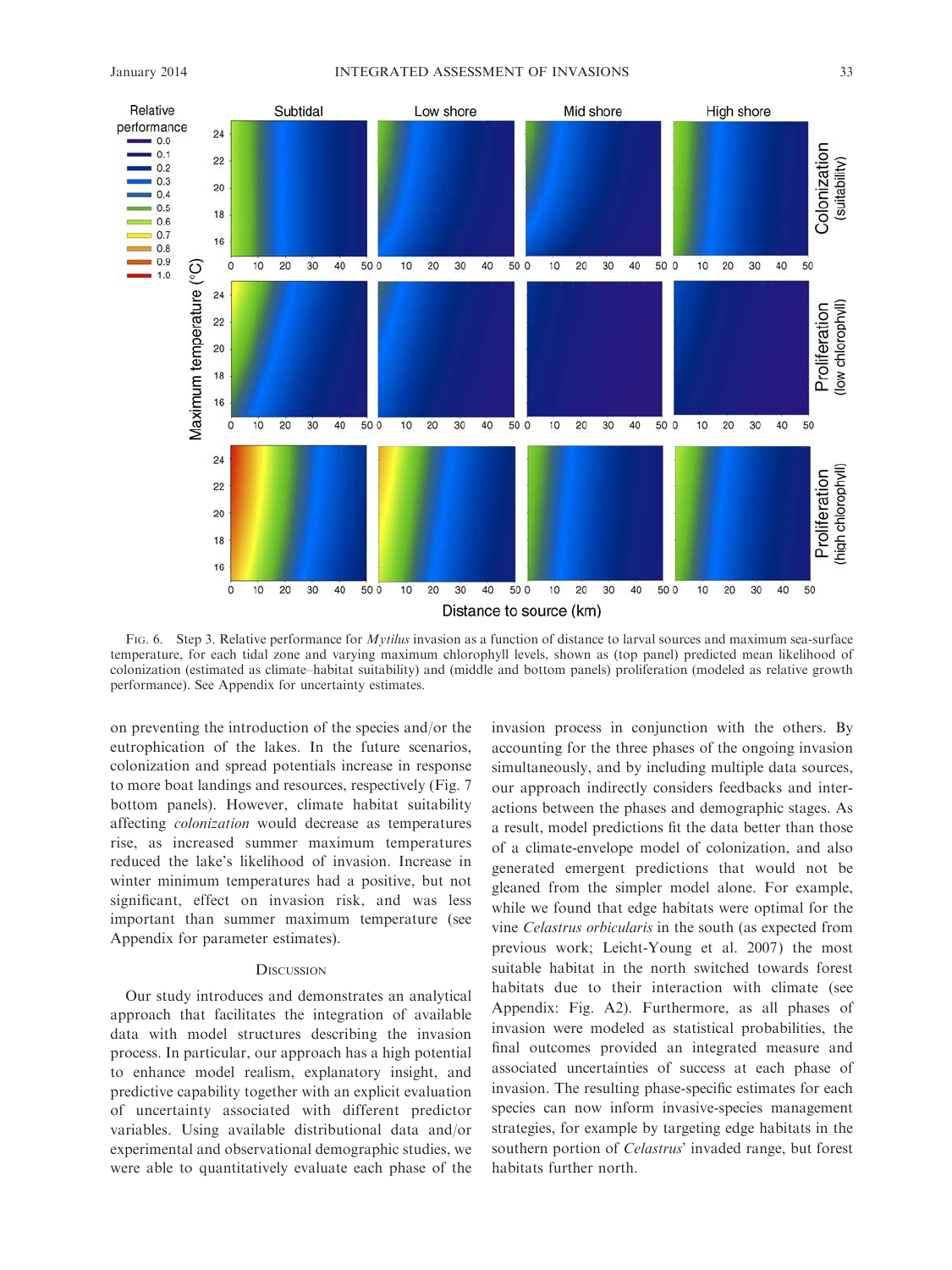## Enhanced model realism

In the past we have made use of indirect relationships (e.g., distribution and climate) to predict invasion as a function of environmental conditions. However, these relationships may vary across the distributional range of a species and along local landscapes or habitats. Thus, estimating the effects of broad-scale variables like climate in the context of site-specific factors, e.g., habitat, tidal zone, can help us to better forecast the invasion process. In our case studies we made use of hierarchical models and available demographic and/or distributional data to take into account these relationships across scales and better represent the effects of climate on the invasion process.

Our integrated assessment also incorporated knowledge about the effects of resource availability on the proliferation of the invasive species. The availability of resources is vital to successful invasions (Shea and Chesson 2002), particularly high resource availability (Hobbs and Huenneke 1992, Davis et al. 2000, Daehler 2003, Blumenthal et al. 2009), and invasion success is also frequently linked to a disruption of the regular pattern of resource supply (Sher and Hyatt 1999). Our results reflected the importance of resource availability for all three species, each of which showed positive responses to increasing resources. And, for two of the species, *Celastrus* and *Orconectes*, the flow of resources was related to human disturbance.

## Enhanced explanatory insight

For two of the studied species, the vine and the mussel, we estimated the effects of regional environmental variables for each of the site-specific habitats represented in the data. Climatic variables affected the performance of both species' differently across habitats. For example, for Celastrus, the vine (Appendix: Table A3), higher annual precipitation had a positive effect in some habitats (e.g., forest edges and abandoned sites, probably because these habitats have higher evapotranspiration rates and desiccation may be a factor affecting establishment and growth), while reducing performance in others (open wetlands, where excess water could be detrimental). In the case of the mussel species  $Mytilus$ galloprovincialis, we observed a nonlinear response to the environmental temperature gradient along the habitat types considered. Such a pattern is likely the result of interactions among influences other than just environmental suitability, and probably reflects the combined effect of the environmental conditions and species interactions (i.e., competition and predation) associated with each tidal zone.

The crayfish Orconecte rusticus showed a contrasting seasonal response to climatic variables related to temperature. Warmer winter temperature favored this species, but warmer summer temperatures seemed to have a detrimental effect, and the magnitude of this effect was higher than that of warmer winter conditions. These results agree with the distributional pattern

observed in the data, where most of the recent invasions took place in northern, i.e., colder, lakes (data not shown; Olden et al. 2011). Thus, as it is the combined, and opposite, effect of winter and summer temperatures that will affect this species, it is critical that we quantify interactive seasonal effects on the invasion.

The particular species' response to changes in its environment also allowed us to gain more insight into the invasion process. Landscape fragmentation brought an increase in forest edge habitat—an environment in which *Celastrus* thrives mainly due to higher light availability. Competitive ability of Orconectes was positively associated with an indirect measure of primary productivity of the water bodies (water clarity), to which major disruptions are mostly caused by input from human activities (e.g., residential and agricultural runoff). Mytilus also responded to higher levels of resources, in this case driven by natural upwelling processes along coasts.

### Enhanced predictive capability

Changes in climate will likely affect invasive species' overall performance, especially if such changes alter the availability of resources (Sorte et al. 2013). Results from this integrated assessment allowed us to consider and quantify the potential for invasion under different climate and resource scenarios, and thus inform management about future, as well as current, invasion potential. For example, in New England colonization by Celastrus could increase significantly under warmer and drier conditions, but it is not likely to benefit if conditions become only slightly warmer (see Appendix for predictive outputs). Mytilus thrived at the high end of temperatures included in our data, meaning that global warming may increase colonization at its current range and open new grounds for invasion at higher latitudes. With respect to Orconectes, predictions will be more complex: a year-round increase in temperature might have a slightly negative effect on this species, but the ultimate outcome will depend on the net effects of beneficial winter warming and detrimental summer warming.

# Management implications of the integrated assessment

Integrated assessments such as those presented here can inform management practices at multiple spatial scales by identifying vulnerable locations at the local scales and assessing risk of invasion at local to regional scales (Lodge et al. 2006, Leung et al. 2012). Anticipatory forecasts allow targeted surveys for early detection, and consequently rapid responses, which are the most effective form of invasive management (Simberloff 2009). If the different phases of the ongoing invasion are considered, management plans can be designed to target bottlenecks or windows of opportunity. For example, dispersal events limit the invasion of Wisconsin lakes by Orconectes, so management efforts could promote a boat-inspection program at boat landings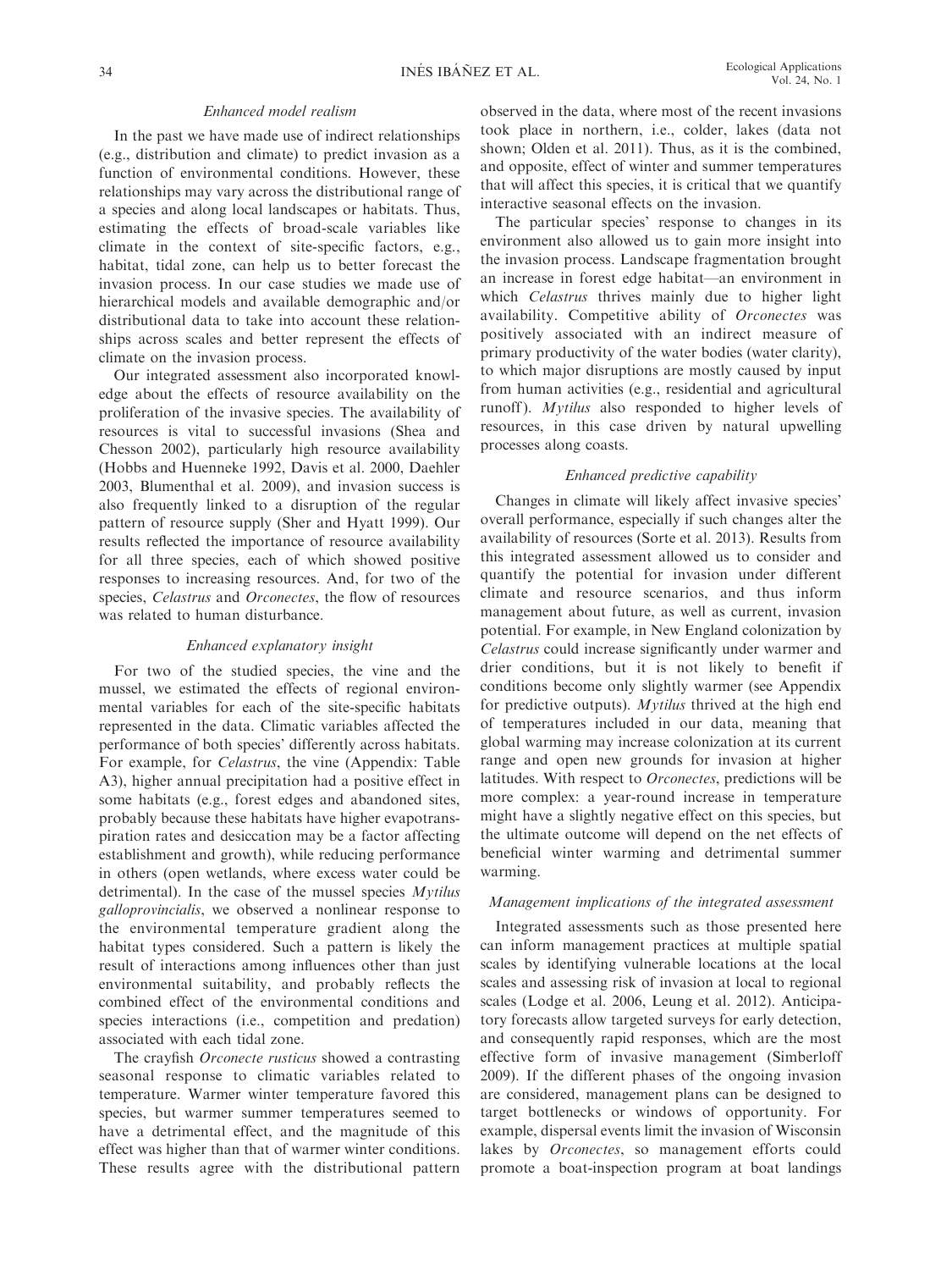

FIG. 7. Step 3. (Top panels) Estimated likelihood of each individual invasion phase, *dispersal* (determined by boat landings), colonization (estimated as climate and habitat suitability) and proliferation (modeled as competitive ability), for Orconectes in 292 Wisconsin (USA) lakes. (Bottom panels) Predicted changes in invasion potential (current–future) at each phase given future scenarios of increased boat landings, temperatures, and resources. See Appendix for uncertainty estimates.

(Rothlisberger et al. 2010). By including changes in resource availability in our models, we also quantitatively estimated the effect of human disturbance on the actual invasion. These estimates could facilitate management decisions, e.g., to prevent or reduce humancaused disturbances that increase resources (discharge to lakes in the case of the crayfish), to monitor areas of high disturbance (forest edges as habitats for the plant species), or to monitor sites more intensively when resources naturally increase (algal blooms in the case of the mussel).

Specifically, our results identified combinations of habitat and environmental conditions most susceptible to invasion, including areas that could be targeted for monitoring and early eradication efforts at particular times. For example, edge habitats in wet years or open wetlands in dry years would be prime sites for Celastrus invasion, or edge habitats in the south and forested habitats in the north. Warmer water temperatures will likely favor the colonization and proliferation of Mytilus, thus managers in areas with small populations of this species should be aware of potential for population growth if temperatures rise. And, in the case of Orconectes, unusually warm winters would be of concern but only if summer temperatures remain low.

In addition to highlighting the most sensitive phases and transitions in the invasion process, hierarchical models can be tailored to particular management situations, and the effects of a specific management practice that would affect any of the demographic stages considered could be easily incorporated into the modeling framework. Parameter estimates from the case studies described here, for example, could be used to generate more targeted predictions of invasion potential in specific areas, e.g., a natural park managed by local authorities, or conditions, e.g., after an unexpected disturbance event that creates a pulse of resources.

#### Conclusions

Although data limitations are a common problem in invasion biology, even small quantities of information, placed within a demographic framework, can facilitate invasion assessment by taking into account the basic ecological principles driving the dispersal, colonization, and proliferation phases of a particular ongoing invasion. Our technique integrates demographic and or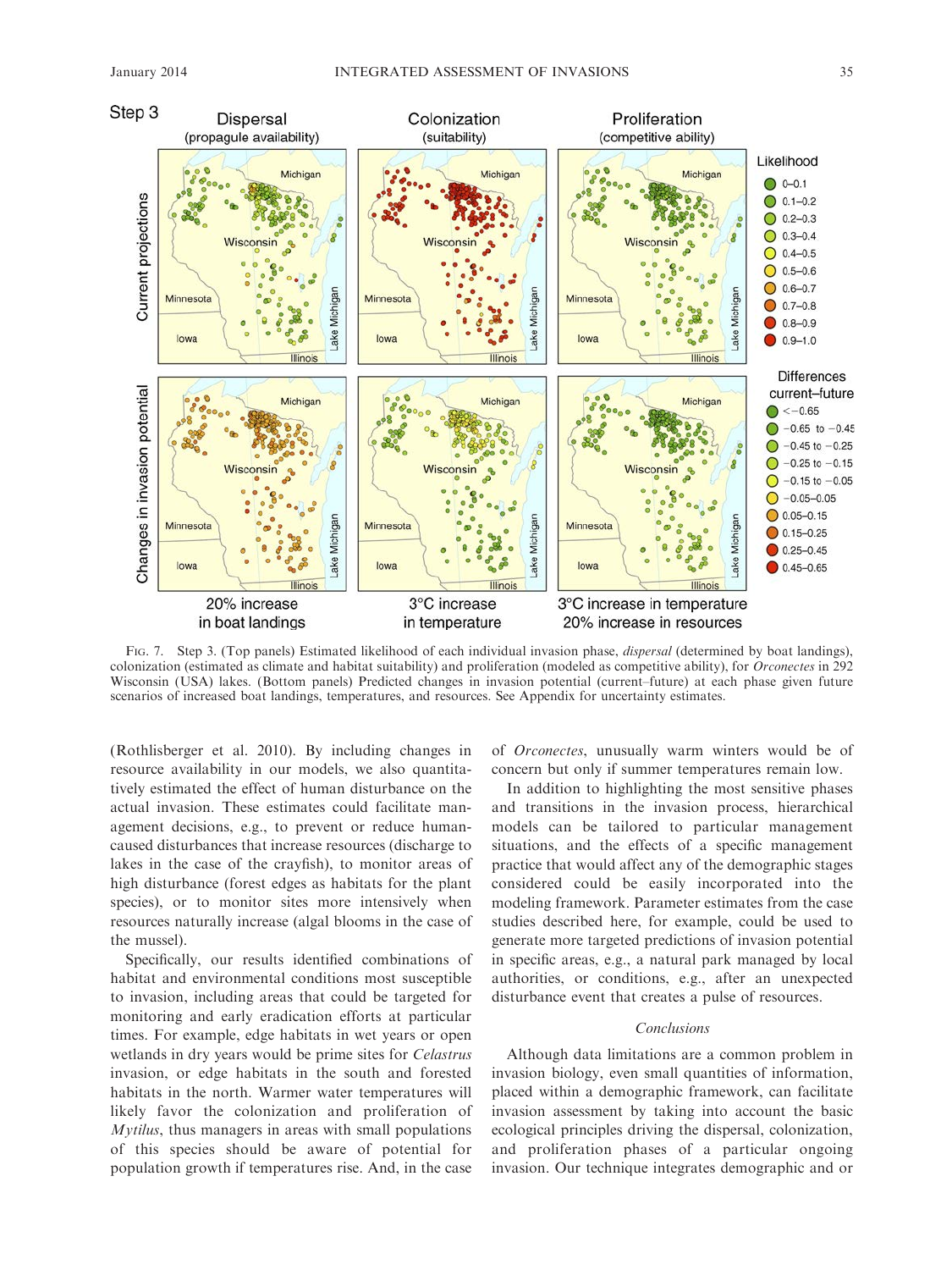distributional data with knowledge about ecosystems or processes, providing estimates of invasion potential that can be used in management. Assessments can also highlight areas where more information is needed (e.g., Celastrus performance in the northern part of the invasive range; rates of predation on Mytilus along tidal zones; effects of extreme temperature events on Orconectes). Our demographic approach employs data synthesis and data–model assimilation to make use of existing information, providing a general framework for generating integrated assessments of the likelihood of biological invasions.

#### **ACKNOWLEDGMENTS**

We thank N. Molinari and S. Jones for their feedback during the early discussions of this project, the Climate and Invasions Working Group–National Center for Ecological Analysis and Synthesis, NSF (Grant #EF-0553768), and the University of California–Santa Barbara.

#### LITERATURE CITED

- Albright, T. P., D. P. Anderson, N. S. Keuler, S. M. Pearson, and M. G. Turner. 2009. The spatial legacy of introduction: Celastrus orbiculatus in the southern Appalachians, USA. Journal of Applied Ecology 46:1229–1238.
- Besaw, L. M., G. C. Thelen, S. Sutherland, K. Metlen, and R. M. Callaway. 2011. Disturbance, resource pulses and invasion: short-term shifts in competitive effects, not growth responses, favour exotic annuals. Journal of Applied Ecology 48:998–1006.
- Blumenthal, D., C. E. Mitchell, P. Pysek, and V. Jarosik. 2009. Synergy between pathogen release and resource availability in plant invasion. Proceedings of the National Academy of Sciences USA 106:7899–7904.
- Bradley, B. A., et al. 2012. Global change, global trade, and the next wave of plant invasions. Frontiers in Ecology and the Environment 10:20–28.
- Branch, G. M., and C. N. Steffani. 2004. Can we predict the effects of alien species? A case-history of the invasion of South Africa by Mytilus galloprovincialis (Lamarck). Journal of Experimental Marine Biology and Ecology 300:189–215.
- Brook, B. W., H. R. Akcakaya, D. A. Keith, G. M. Mace, R. G. Pearson, and M. B. Araujo. 2009. Integrating bioclimate with population models to improve forecasts of species extinctions under climate change. Biology Letters 23:723–725.
- Carlton, J. T. 1992. Introduced marine and estuarine mollusks of North America: an end-of-the-20th-century perspective. Journal of Shellfish Research 11:489–505.
- Clark, J. S. 2005. Why environmental scientists are becoming Bayesians. Ecology Letters 8:2–14.
- Clark, J. S., et al. 2010. High-dimensional coexistence based on individual variation: a synthesis of evidence. Ecological Monographs 80:569–608.
- Clark, J. S., and A. E. E. Gelfand. 2006. Hierarchical Modelling for the Environmental Sciences Statistical methods and applications. Oxford University Press, Oxford, UK.
- Cressie, N., C. A. Calder, J. S. Clark, J. M. V. Hoef, and C. K. Wikle. 2009. Accounting for uncertainty in ecological analysis: the strengths and limitations of hierarchical statistical modeling. Ecological Applications 19:553–570.
- Daehler, C. C. 2003. Performance comparisons of co-occurring native and alien plants: Implications for conservation and restoration. Annual Review of Ecology, Evolution, and Systematics 34:183–211.
- Davis, M. A., J. P. Grime, and K. Thompson. 2000. Fluctuating resources in plant communities: a general theory of invasibility. Journal of Ecology 88:528–536.
- DeGasperis, B. G., and G. Motzkin. 2007. Windows of opportunity: historical and ecological controls on Berberis thunbergii invasions. Ecology 88:3115–3125.
- Diez, J. M., et al. 2012. Will extreme climatic events facilitate biological invasions? Frontiers in Ecology and the Environment 10:249–257.
- Dukes, J. S., et al. 2009. Responses of insect pests, pathogens, and invasive plant species to climate change in the forests of northeastern North America: What can we predict? Canadian Journal of Forest Research 39:231–248.
- Early, R., and D. F. Sax. 2011. Analysis of climate paths reveals potential limitations on species range shifts. Ecology Letters 14:1125–1133.
- Ellsworth, J. W., R. A. Harrington, and J. H. Fownes. 2004. Survival, growth and gas exchange of Celastrus orbiculatus seedlings in sun and shade. American Midland Naturalist 151:233–240.
- Feldman, G., and C. McClain. 2012. Ocean Color Web, MODIS-Aqua Reprocessing R2010.0. N. Kuring and S. W. Bailey, editors. http://gcmd.gsfc.nasa.gov/KeywordSearch/Keywords. do?Portal=GCMD&KeywordPath=Parameters|OCEANS| OCEAN+CHEMISTRY|CHLOROPHYLL&MetadataType= 0&Columns=0&lbnode=mdlb6#maincontent
- Foxcroft, L. C., S. T. A. Pickett, and M. L. Cadenasso. 2011. Expanding the conceptual frameworks of plant invasion ecology. Perspectives in Plant Ecology, Evolution and Systematics 13:89–100.
- Franklin, J. 2010. Moving beyond static species distribution models in support of conservation biogeography. Diversity and Distributions 16:321–330.
- Gelman, A., and J. Hill. 2007. Data analysis using regression and multilevel/hierarchical models. Cambridge University Press, New York, New York, USA.
- Greenberg, C. H., L. M. Smith, and D. J. Levey. 2001. Fruit fate, seed germination and growth of an invasive vine—an experimental test of ''sit and wait'' strategy. Biological Invasions 3:363–372.
- Gurevitch, J., G. A. Fox, G. M. Wardle, and T. D. Inderjit. 2011. Emergent insights from the synthesis of conceptual frameworks for biological invasions. Ecology Letters 14:407– 418.
- Hobbs, R. J., and L. F. Huenneke. 1992. Disturbance, diversity, and invasion: implications for conservation. Conservation Biology 6:324–337.
- Huntley, B., et al. 2010. Beyond bioclimatic envelopes: dynamic species' range and abundance modelling in the context of climatic change. Ecography 33:621–626.
- Ibáñez, I., J. A. Silander, J. M. Allen, S. A. Treanor, and A. Wilson. 2009b. Identifying hotspots for plant invasions and forecasting focal points of further spread. Journal of Applied Ecology 46:1219–1228.
- Ibáñez, I., J. A. Silander, A. M. Wilson, N. LaFleur, N. Tanaka, and I. Tsuyama. 2009a. Multivariate forecasts of potential distributions of invasive plant species. Ecological Applications 19:359–375.
- Keith, D. A., H. R. Akçakaya, W. Thuiller, G. F. Midgley, R. G. Pearson, S. J. Phillips, H. M. Regan, M. B. Araújo, and T. G. Rebelo. 2008. Predicting extinction risks under climate change: coupling stochastic population models with dynamic bioclimatic habitat models. Biology Letters 4:560– 563.
- LaDeau, S. L., G. E. Glass, N. T. Hobbs, A. Latimer, and R. S. Ostfeld. 2011. Data–model fusion to better understand emerging pathogens and improve infectious disease forecasting. Ecological Applications 21:1443–1460.
- Lafleur, N. E., M. A. Rubega, and C. S. Elphick. 2007. Invasive fruits, novel foods, and choice: an investigation of European starling and American Robin frugivory. Wilson Journal of Ornithology 119:429–438.
- Leicht, S. A., and J. A. Silander. 2006. Differential responses of invasive Celastrus orbiculatus (Celastraceae) and native C.